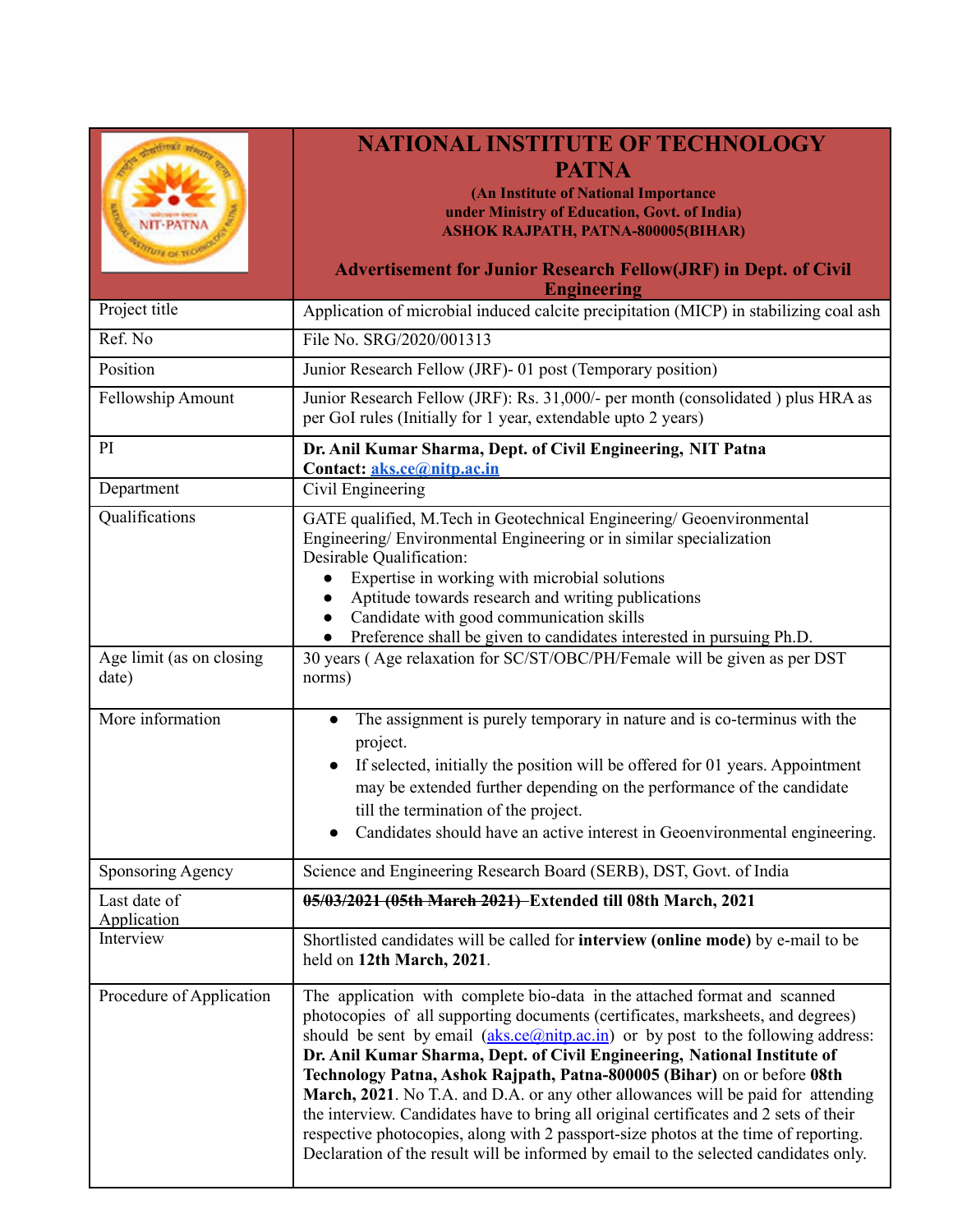## **NATIONAL INSTITUTE OF TECHNOLOGY PATNA**

**(An Institute of National Importance under Ministry of Education, Govt. of India) ASHOK RAJPATH, PATNA-800005 (BIHAR)**

## APPLICATION FOR JRF POSITION

- 1. Full Name:
- 2. Date of Birth: PHOTO
- 3. Place of Birth:
- 4. Sex M/F:
- 5. Marital Status:
- 6. Nationality:
- 7. Category:
- 8. Physically handicapped: Y/N
- 9. Father's Name:
- 10. Address of Correspondence:
- 11. Phone No.:
- 12. Mobile No.:
- 13. E-mail Address:
- 14. Academic Record: A. GATE Score Year of Qualification:

Qualifying Degree:

| Examination       | Name of              | Year of | Subjects | $%$ of    | Distinction/Division |
|-------------------|----------------------|---------|----------|-----------|----------------------|
| (mention          | School/College/      | Passing |          | Marks/G   |                      |
| specialization if | University/Institute |         |          | <b>PA</b> |                      |
| applicable)       | With city and state  |         |          | obtained  |                      |
| Class X           |                      |         |          |           |                      |
| Higher            |                      |         |          |           |                      |
| Secondary         |                      |         |          |           |                      |
| <b>B.Tech</b>     |                      |         |          |           |                      |
| (Specialization)  |                      |         |          |           |                      |
| M.Tech            |                      |         |          |           |                      |
| (Specialization)  |                      |         |          |           |                      |
| Any other         |                      |         |          |           |                      |

B. Details of the project carried out with duration, place of work,, area worked on, mentor/guide's name, description of the project and contribution to the project (in not more than 5 sentences)